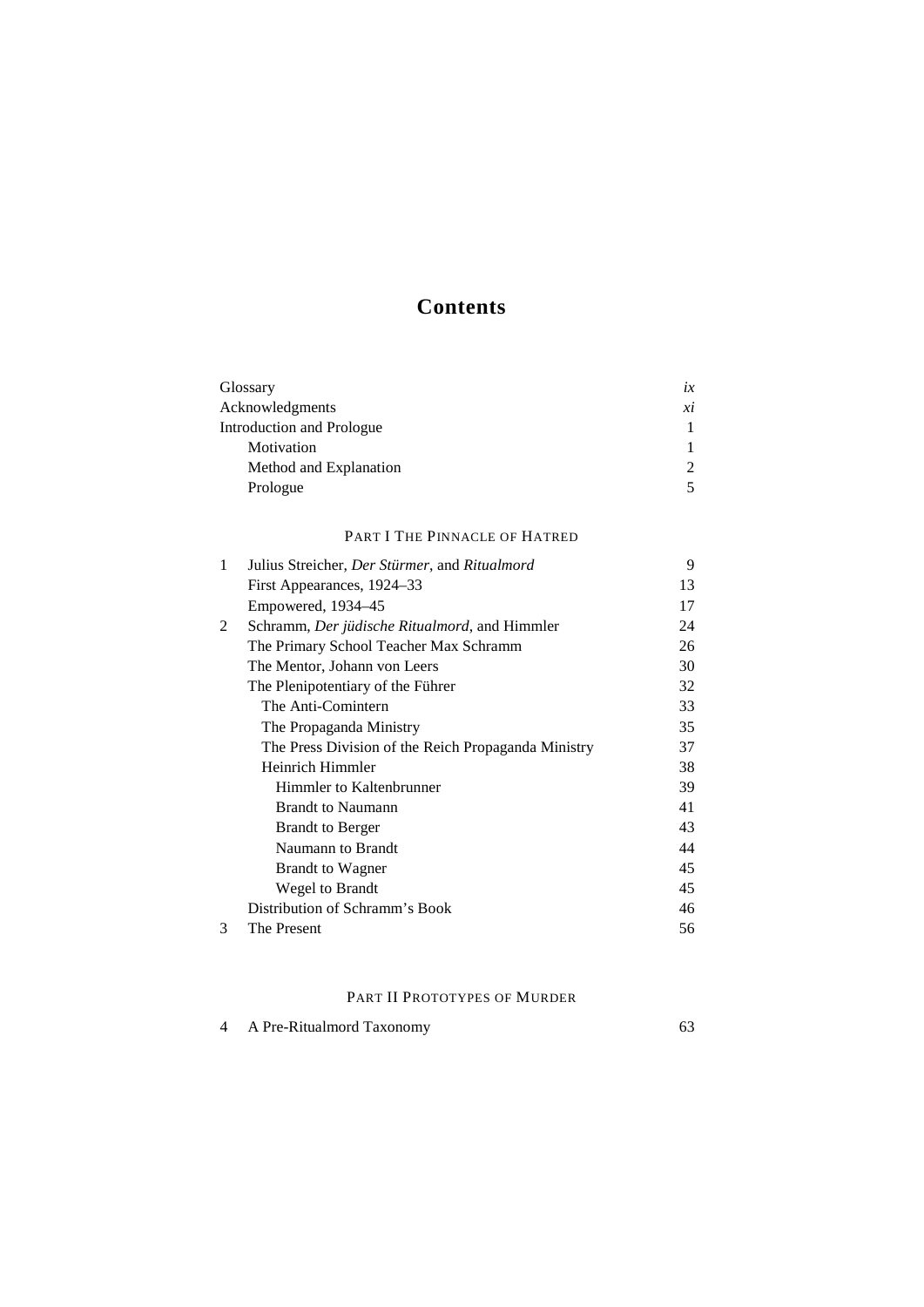| <b>Allegation Designation Key</b>                     | 66  |
|-------------------------------------------------------|-----|
| The Early Phase                                       | 68  |
| Macroscopic and Microscopic Views of Murder           | 74  |
| Murder, Mutilation Murder, Crucifixion Murder         | 80  |
| The Jews as Crucifiers                                | 83  |
| The Holy Sepulchre and the First Crusade              | 92  |
| Chroniclers, Medieval Monks and the "Christianicides" | 100 |
| Receptivity                                           | 102 |
| Audience                                              | 106 |
| <b>Historical Legitimacy</b>                          | 111 |
| <b>England and France</b>                             | 115 |
| Plain Murder                                          | 126 |
| <b>Mutilation Murder</b>                              | 135 |
|                                                       |     |

# PART III BLOOD LIBEL

| 11 Christian Anxiety, Blood Libel and Transubstantiation    | 149 |
|-------------------------------------------------------------|-----|
| 12 Anti-Hereticism and Anti-Jewism                          | 157 |
| 13 Law, Theology, Jews, and Heretics                        | 163 |
| 14 Classifying a Heretic and Determining Heretical Behavior | 169 |
| The Non-Jew and the Non-Human Jew                           | 175 |
| 15 The First Allegations of Blood Libel, 1235–1459          | 183 |
| <b>Blood Libel</b>                                          | 190 |
| Crucifixion Murder, Plain Murder, Mutilation Murder         | 196 |
| 16 The True Believers                                       | 205 |
| The Witch and the Jew, Blood Libel and Host Desecration     | 216 |
|                                                             |     |
| PART IV "RITUAL MURDER"/ <i>RITUALMORD</i>                  |     |

| 17 Dissemination, Elision, Distortion, Renewed Fabrication | 229 |
|------------------------------------------------------------|-----|
| 18 Moulding Ritualmord                                     | 247 |
| Conclusion                                                 | 264 |

# PART V SOURCE TEXTS

| (A) Anti-Christian and Anti-"Heretic" Allegations |     |
|---------------------------------------------------|-----|
| of Murder and Blood Libel                         | 273 |
| (B) Anti-Jewish Allegations of Murder,            |     |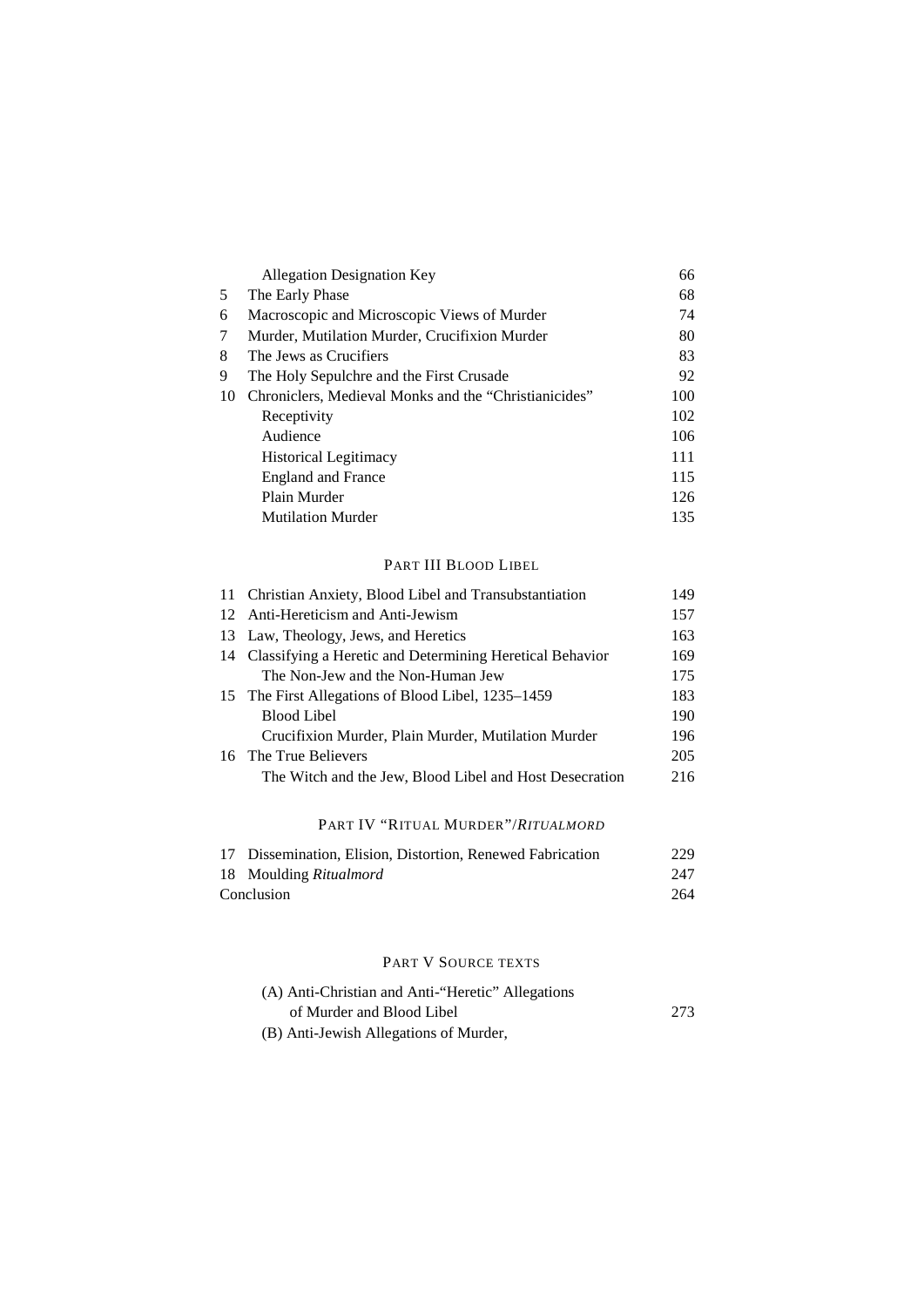| Crucifixion Murder, and Mutilation Murder, 1096–1235 | 285 |
|------------------------------------------------------|-----|
| (C) Anti-Jewish Allegations of Murder,               |     |
| Crucifixion Murder, and Blood Libel, 1235–1882       | 306 |
| (D) The Anti-Jewish Allegation of "Ritual Murder"    |     |
| (Blood Libel), 1882–1945                             | 351 |
| <b>Bibliography</b>                                  | 406 |
| Index                                                | 454 |

### TABLES, FIGURES, AND MAPS

| Table 1.1 References to "ritual murder" in <i>Der Stürmer</i> 1924–1945 | 14          |
|-------------------------------------------------------------------------|-------------|
| Table 2.1 Stamps located within existing copies of Hellmut Schramm's    |             |
| Der jüdische Ritualmord                                                 | 49          |
| Table 10.1 Primary documentation concerning                             |             |
| William of Norwich, c. 1144                                             | 109         |
| Table 10.2 Elements derived from allegations attributed                 |             |
| to the Jews, $1096 - 1235$                                              | 119-123     |
| Table 10.3 Elements derived from allegations attributed                 |             |
| to the Jews, $1096 - 1235$                                              | $127 - 130$ |
| Table 15.1 Elements derived from the blood libel allegations            |             |
| levelled against Jews between 1235 and 1459                             | 186–189     |
| Table 15.2 Elements derived from the blood libel allegations            |             |
| attributed to the Jews between 1235 and 1459                            | 192-195     |
| Figure 18.1 Plagiarism and transmission schema:                         |             |
| key works, 1541–1905                                                    | 258         |
| Map 10.1 Oral origin and documentation of the                           |             |
| William of Norwich allegation                                           | 112         |
| Map 15.1 Blood libel allegations, 1235–1459                             | 182         |
|                                                                         |             |

# ILLUSTRATIONS

| Der Stürmer, no. 28, July 1926                                    | 8  |
|-------------------------------------------------------------------|----|
| Hitler and Julius Streicher in Munich, April 1923                 | 10 |
| Max Hellmut Schramm, 1936                                         | 27 |
| Prof. Johann von Leers, c. 1933                                   | 31 |
| Cover, Hellmut Schramm, Der jüdische Ritualmord. Eine historische |    |
| <i>Untersuchung</i> (Berlin: Theodor Fritsch Verlag, 1943)        | 37 |
| SS Obersturmbannführer Rudolf Brandt, Himmler's                   |    |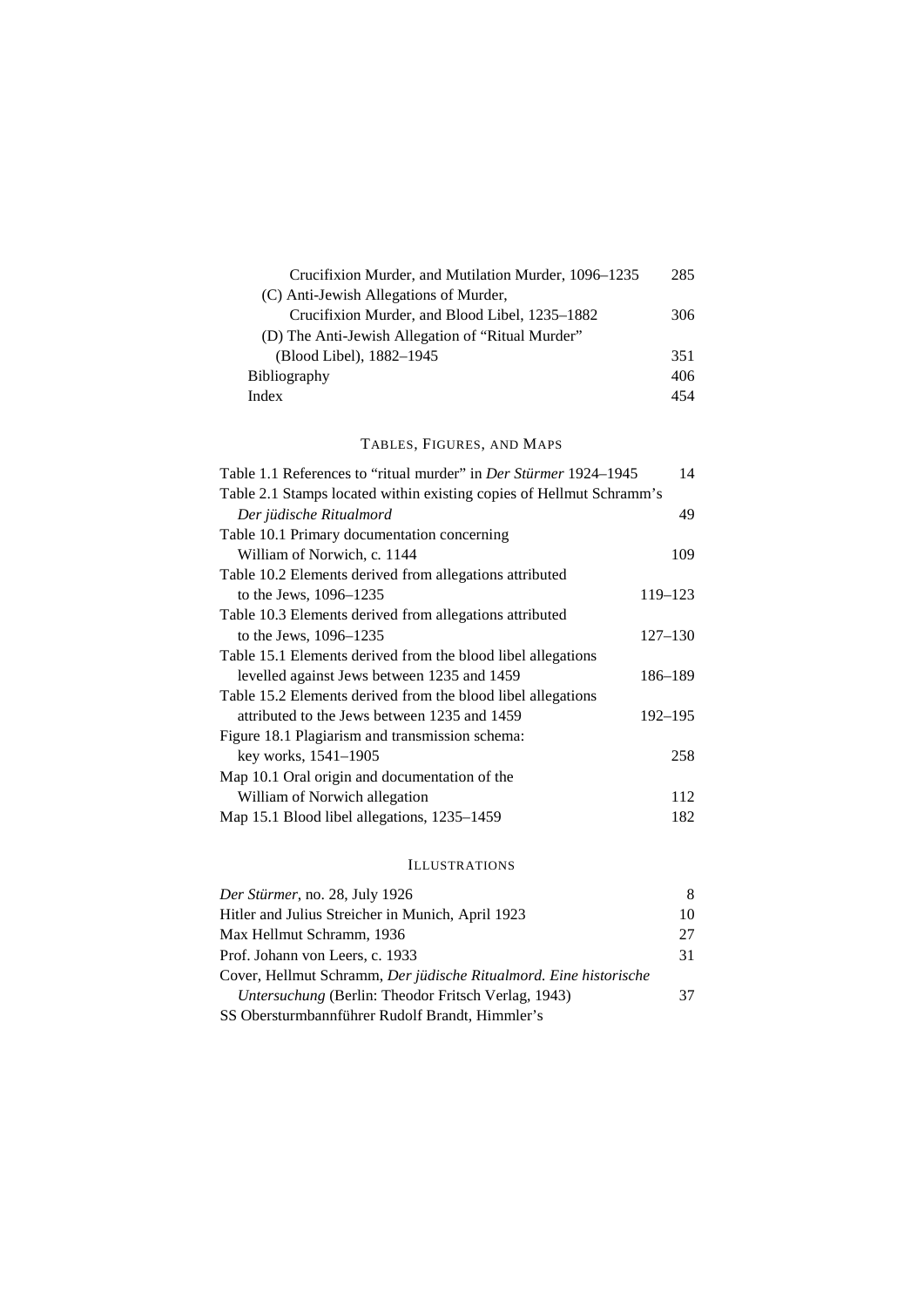| private secretary; Dr. Werner Naumann                          | 42  |
|----------------------------------------------------------------|-----|
| Letter from SS Main Office to Brandt, 1 January 1944           | 47  |
| Cover illustration, Mustafa Talas, The Matzo of Zion (1983)    | 57  |
| Still of blood libel allegation aired on Abu Dhabi television, |     |
| 17 November 2001                                               | 58  |
| Géza von Ónody, Tisza-Eszlar in der Vergangenheit und          |     |
| Gegenwart (Budapest: Wilckens & Waidl, 1883), p. 105.          | 253 |
| Illustration of Esther Solymosi                                | 254 |
| Cover, August Rohling, Meine Antworten an die Rabbiner.        |     |
| Oder: Fünf Briefe über den Talmudismus und das Blut-Ritual     |     |
| der Juden (Prague: J. Zeman, 1883)                             | 257 |
| Rotuli Litterarum Clausarum. Winchester, 1225                  | 304 |
| Title page, Johannes Eck, Ains Judenbüchlins Verlegung         |     |
| (Ingolstadt: Alexander Weissenhorn, 1541)                      | 334 |
| Matthew Rader, Bavaria Sancta (Munich, 1615);                  |     |
| Munich allegation, 1346, in Matthew Rader, Bavaria             |     |
| Sancta (Munich, 1615)                                          | 335 |
| Regensburg allegation, 1476. Matthew Rader, Bavaria Sancta     |     |
| (Munich, 1615); Sappenfeld allegation, 1540. Matthew Rader,    |     |
| Bavaria Sancta (Munich, 1615)                                  | 336 |
| Cover, C. Victor, Prof. Dr. Rohling, die Judenfrage un die     |     |
| öffentliche Meinung (Leipzig: Theodor Fritsch, 1887);          |     |
| Cover, Anonymous, Die Juden und das Christenblut               |     |
| (Leipzig: Germanicus, 1892); Cover, Rudolf Kleinpaul,          |     |
| Menschenopfer und Ritualmorde (Leipzig: Verlag                 |     |
| von Schmidt & Günther, 1892); Cover, Josef Deckert,            |     |
| Ein Ritualmord aktenmäßig nachgewiesen (Dresden: Glöß, 1893)   | 371 |
| Cover, Carl Mommert, Der Ritualmord bei den Talmud-Jude        |     |
| (Leipzig: Druck & Haberland, 1905); Cover, Albert Hellwig,     |     |
| Ritualmorde und Blutaberglaube (Minden, Westphalia:            |     |
| Brunns, 1914); Athanasius Fern, Jüdische Moral und             |     |
| Blut-Mysterium (Leipzig, 1922); Cover and inside               |     |
| cover illustration, Gerhard Utikal, Der jüdische Ritualmord.   |     |
| Eine nichtjüdische Klarstellung (Breslau: H. W. Potsch, 1937)  | 372 |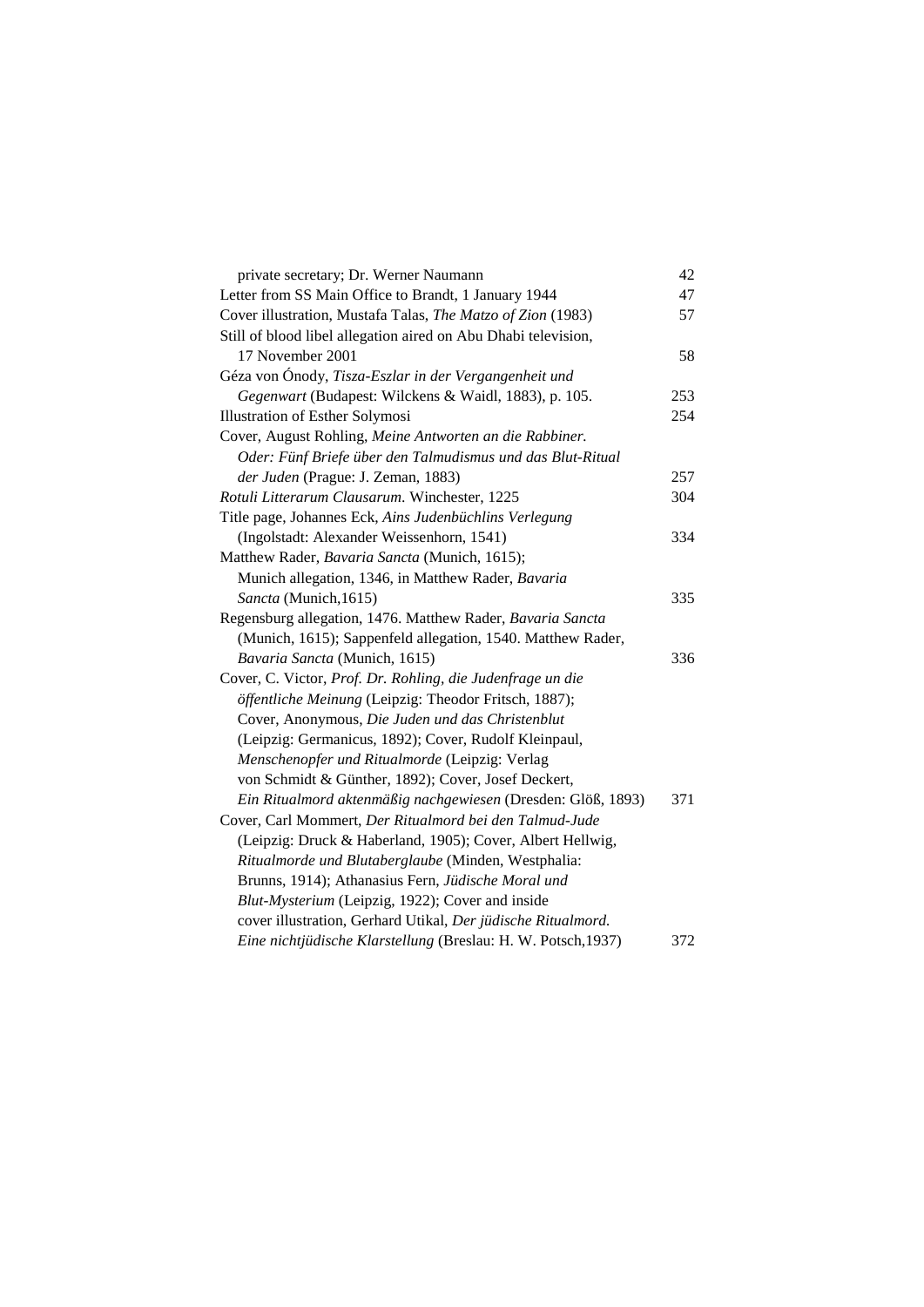# **Glossary**

**Blood accusation**: see blood libel.

**Blood libel**: The allegation, arising in the medieval period, that Jews kill non-Jews, especially Christians, in order to extract their blood for consumption or some other purpose (medicinal, for example). Early Christians, heretical Christian groups, and witches were also accused of the same acts. A synonym for blood accusation. This term is used rather than blood accusation as it accurately communicates the slanderous nature of the charge.

**Corpus Christi**: A Christian feast day held in honour of the sacrament at the centre of Catholic worship, the Eucharist. Pope Urban IV ordered the observance of the feast in 1264 C.E.

**Crucifixion**: A mode of execution made popular by the Romans whereby the victim is nailed through hands and feet or tied to a wooden cross, where he or she remains until death ensues.

**Crucifixion murder**: A murder perpetrated using the crucifixion method. In the medieval period especially, the Jews were accused by Christians of crucifying individuals in emulation of the crucifixion of Jesus of Nazareth. **Deicide**: the killing of God.

**Eucharist**: The consecrated elements of bread and wine consumed by priest and congregation during the Mass; the Christian sacrament in which Christ's Last Supper is commemorated by the consecration of bread and wine as Christ's body and blood.

**Exegesis**: Explanation or critical interpretation of a text, most especially a biblical or other religious text.

**Eschatology**: A branch of theology concerned with the end of the world or the "four last things": death, judgment, heaven, and hell.

**Host Desecration**: The Christian accusation that Jews steal a Eucharist wafer in order to destroy or defile it.

*Kiddush Ha-Shem*: A Hebrew term referring to the sanctification of the Name of God. In medieval Jewish history, the term refers to a Jew who chose to forfeit his own life (by suicide or martyrdom at the hands of crusaders, for example) for the sake of his or her faith. This meaning was extended during the Holocaust to incorporate the struggle to preserve life in the face of destruction.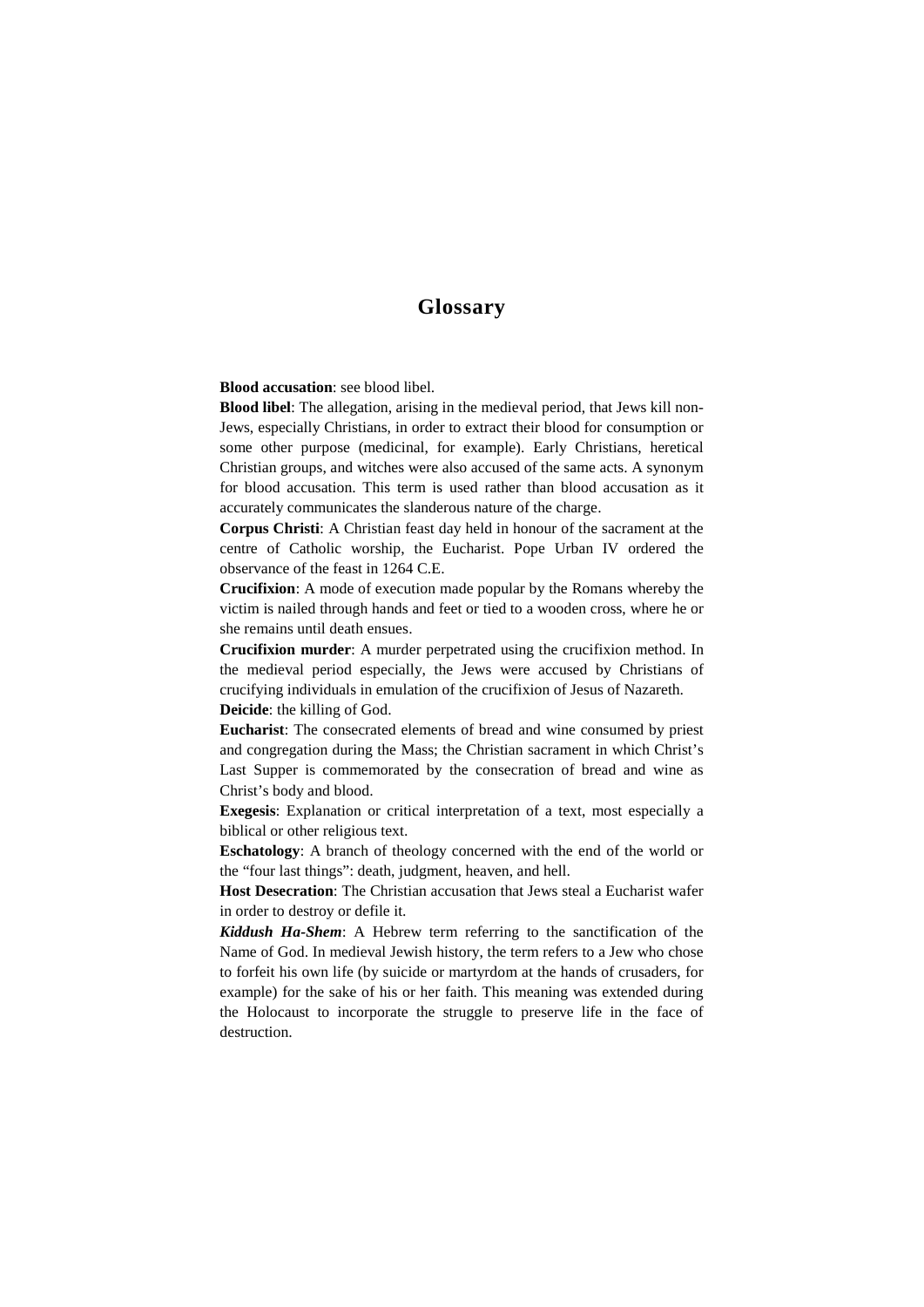## *x Glossary*

**Millennialism**: The loosely defined Christian belief that Jesus of Nazareth would return 1000 years after his birth or death (*c*. 1033 C.E.) and establish the promised kingdom in Israel (*Revelations* 20.10). Thereafter he would reign on earth for 1000 years.

**Mutilation murder**: The body of the murdered victim is reported as being disfigured or dismembered.

**Plain murder**: A murder is alleged to have been perpetrated.

**Ritual murder**: A shorthand but incorrect term used by historians when referring to the accusations made against Jews of plain murder, crucifixion murder, mutilation murder, and blood libel/blood accusation.

**Transubstantiation**: The dogma that the body and blood of Jesus Christ are truly present in the Eucharist under the outward appearances of bread and wine, the bread having been transubstantiated into the body and the wine into the blood.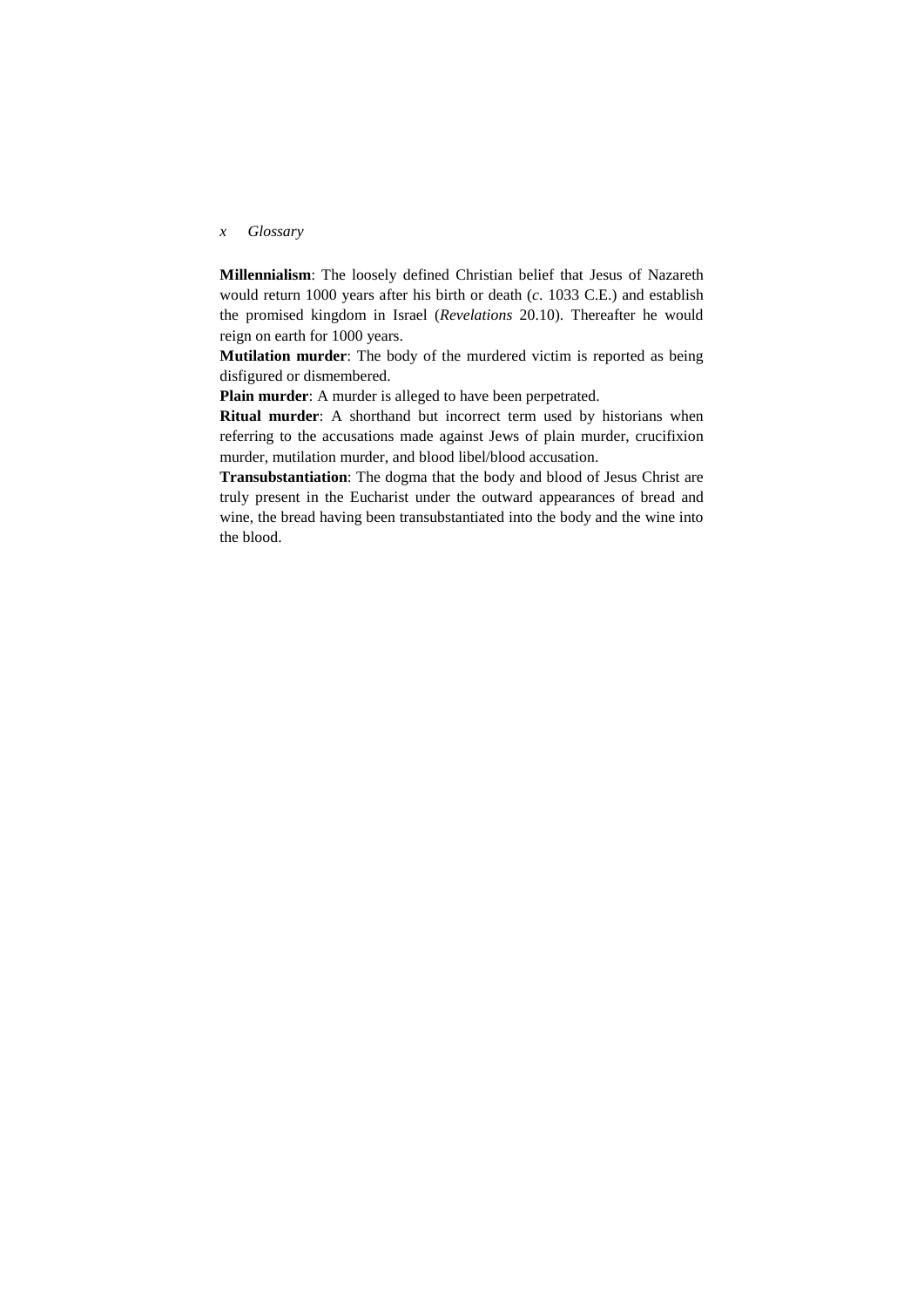# **Acknowledgments**

This book could not have been completed without the assistance of a number of individuals and institutions.

I am indebted to Professor Colin Tatz, an eminent Australian genocide scholar, my mentor, who suggested this topic for research in 1992 and inspired me to explore the path the evidence lay before me. The work is all the better for his criticisms and suggested revisions; any errors that persist are entirely my own responsibility. To Professor Konrad Kwiet, Roth Lecturer for Holocaust Studies, Sydney University, I will always be grateful for our lengthy discussions on Nazi ideology and perpetrators and his intimate knowledge of the Nazi bureaucratic maze. My special thanks to Professor Alanna Nobbs, Department of Ancient History, Macquarie University, for staying with me, despite my call to a century distant from late antiquity. I think my book reveals that the gulf is only temporal. To the late Gavin Langmuir and Sybil Milton, both eminent scholars in their respective fields, who encouraged me with their responses to my ideas, I owe a special debt of gratitude.

To Tim Slocum and the indefatigable team at Interlibrary Loan and Document Supply, Macquarie University—ninety per cent of the works cited in this book are attributable to your efforts. To the staff of the archive and Research Institute at the United States Holocaust Memorial Museum, James Kelling of the National Archives and Records Administration, Maryland, Richard Breitman of American University, Washington D.C., the staff of the Universitätsarchiv Leipzig, Yad Vashem, Israel, Frau Hartmann, of the Sächsisches Hauptstaatsarchiv, Dresden, Gloria López, Jefe de Sección de Archivos, Archivo de la Corona de Aragón, and Jürgen Matthäus, I owe all of you the utmost gratitude for your assistance in helping me track down the "nonexistent" documents you located.

Thanks so much to Tracey Youngman, for her pilgrimage to Norwich, and Richard Tidyman for his pilgrimage to Reinickendorf, as well as his patience and interest in the story of Hellmut Schramm. My grateful thanks also to Alexander Westwood for his attention to detail and typing skills. My unreserved thanks goes to Christa Schabel, Jane Kwiet, Eduard Stoklosinski, and Greg Fox for their willingness to endure the content of the documents I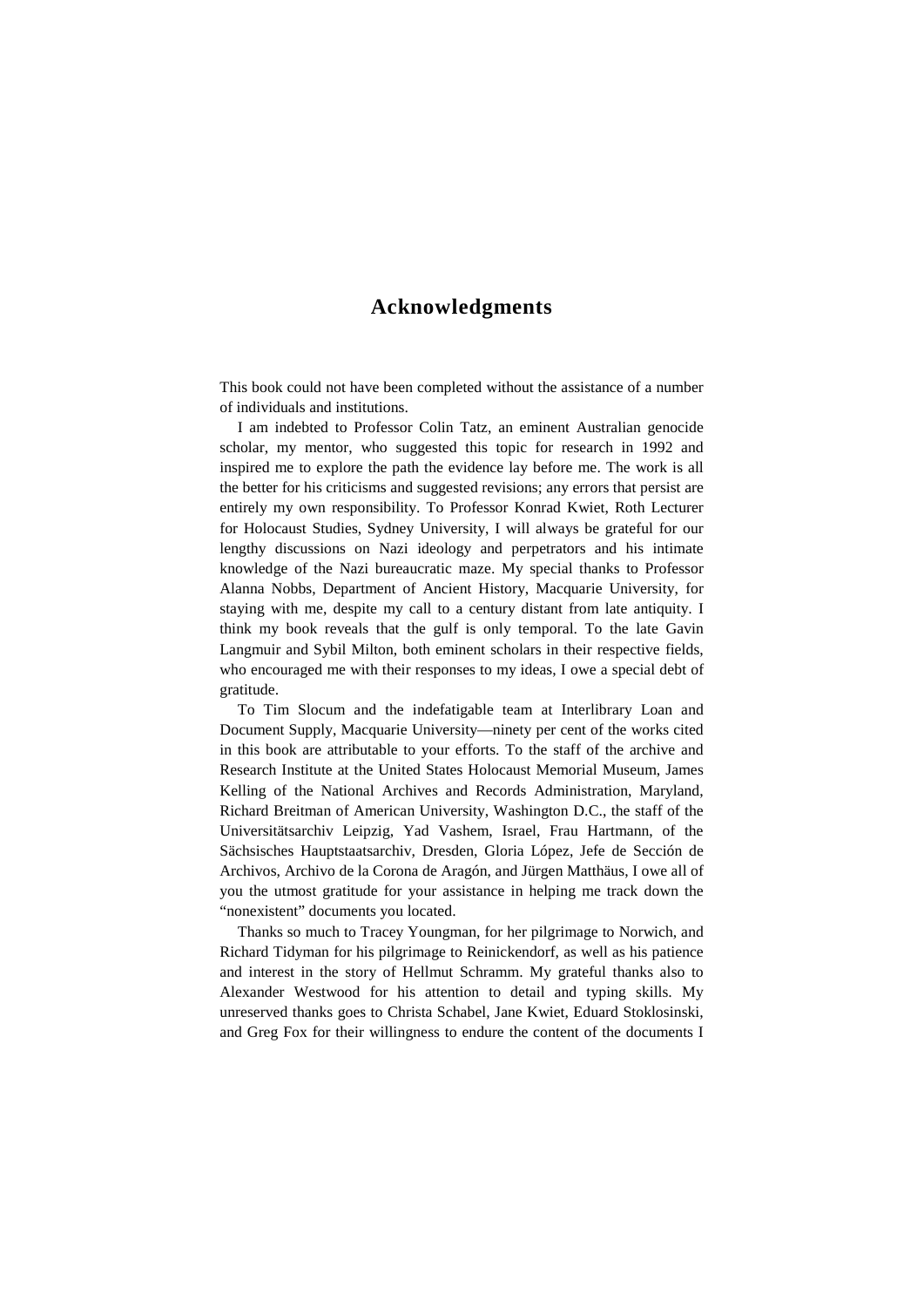### *xii Darren O'Brien*

placed before them. Similarly, I am most grateful for the editorial work undertaken by Venetia Somerset. It is a truly remarkable gift to know how much clearer a sentence might be rendered following the relocation of one or two words. This book has benefited greatly from her diligence.

I would like to acknowledge the financial support of the Macquarie University Postgraduate Research Fund which facilitated a completion of a portion of translation.

I must also thank the Joint Committee for Jewish Higher Education for its generous assistance with editorial costs from the Einhorn Scholarship Fund. Stephan and Felicia Einhorn were survivors of the Holocaust who lost their only daughter, Malka. Support from their bequest for this publication is a particularly fitting tribute to their generous legacy to research and writing in Jewish Studies.

Lastly, my biggest debt is to Lindi, Nicholas, and Tiahne for their unquestioning and enduring support of me during the research and writing phases of this book. Sincerely, without you, none of this would have been achieved. This book is dedicated to each of you.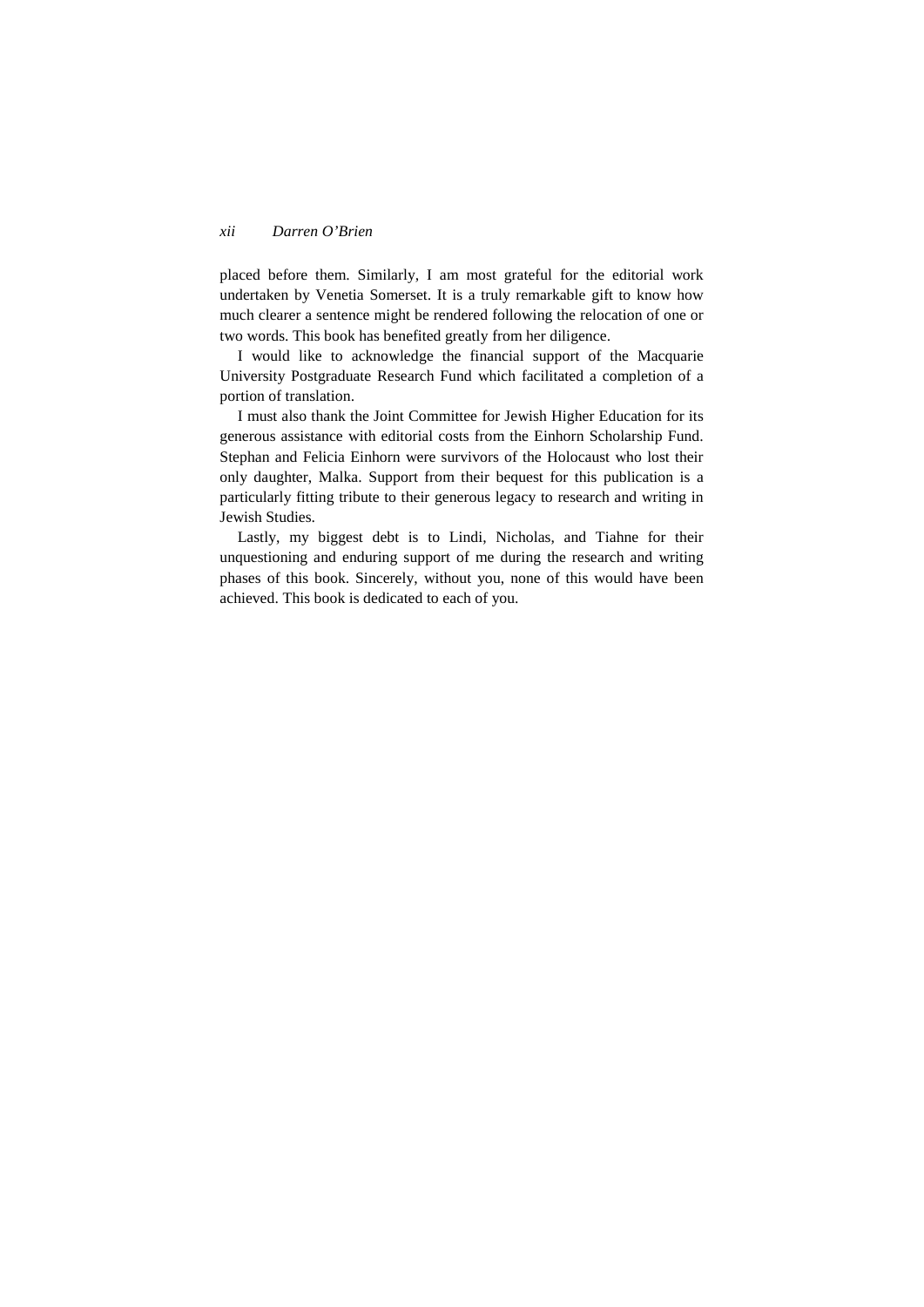# **Introduction and Prologue**

In the vocabulary of evil, what could be a more potent and patent set of images than kidnapping, mutilation, murder, and cannibalism? That children are the common victims makes such behaviour all the more heinous. The perpetrators must, therefore, have an innate and immutable characteristic that places them beyond the pale, people who are other than human. Such is the ideation, and the depiction of the blood libel allegation against Jews undoubtedly the most enduring example of hate ideation in recorded history.

This book is about the terminology given to that idea. It traces the authorship, transmission, permutation, and longevity of the idea that members of a minority conspire to murder members, particularly children, of a majority group. Collecting and/or consuming their blood or flesh is the essence of such unspeakable behaviour.

### **MOTIVATION**

I examine the origins of the terminology and the motives behind the bringing of such allegations. While secondary motives will be seen to be myriad, the primary motivation behind these beliefs and their consequences is the denigration and dehumanization of members of the targeted minority group. The aim of dehumanizing the group is to facilitate and justify physical retaliation as anticipated and/or perpetrated by the majority group. This form of hateful ideation is what seems to me the pinnacle of human hatred. The blood libel runs contrary to facts and has an extraordinary ability not only to endure but to mutate. One would expect such aspects to detract from any credence such an idea might attract. To the contrary, these same aspects have helped the idea to take root and proliferate. Attempts at refutation are overwhelmingly difficult. The lives of hundreds, if not thousands, have been prematurely ended because of this ideation. Despite the passing of 1900 years, the accusation is alive and well today.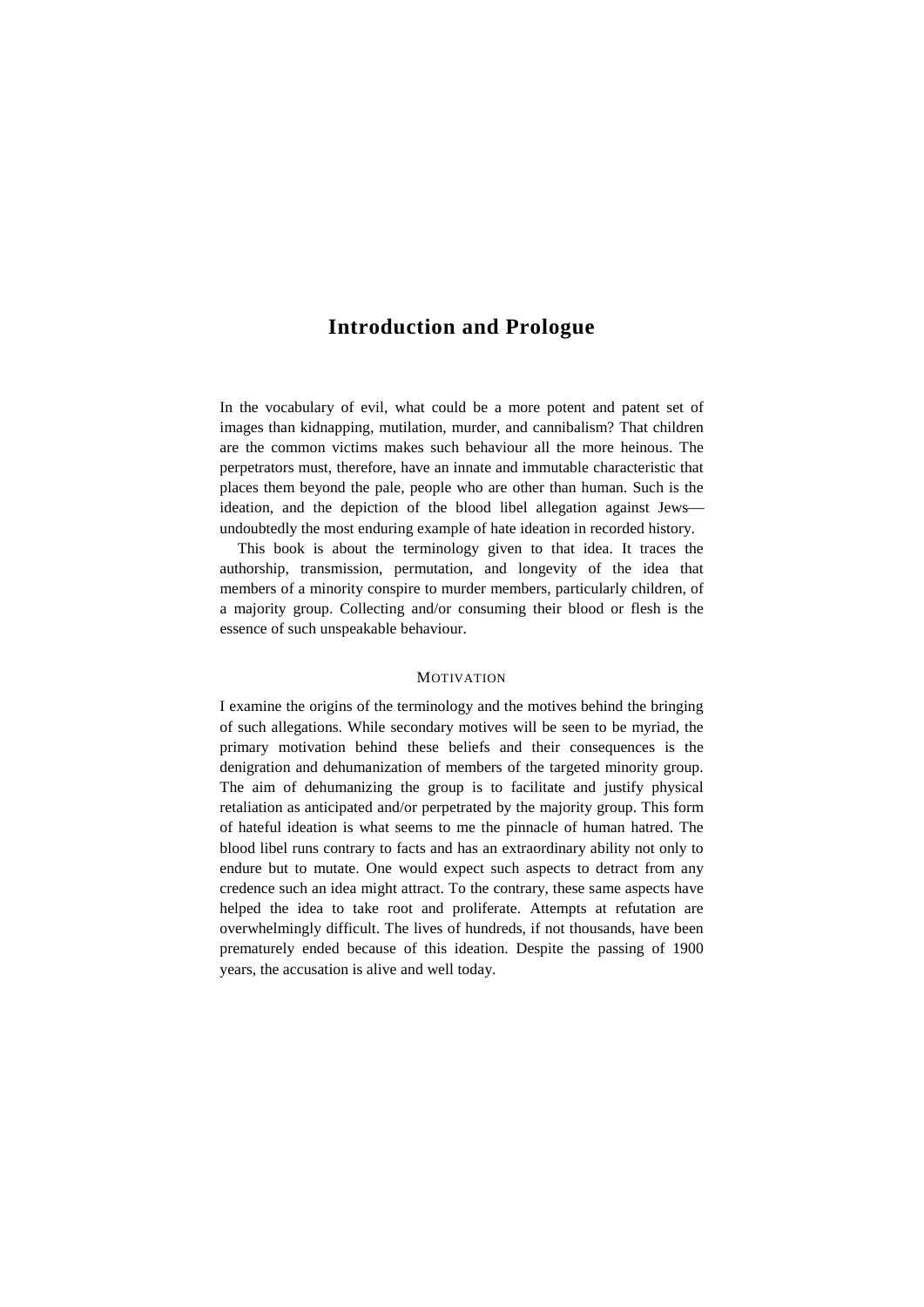*2 Darren O'Brien*

### METHOD AND EXPLANATION

For ten years I have collected, compiled, analysed and classified almost all of the literature relating to the allegations of "blood libel," "ritual murder," "blood accusation," and "ritual crucifixion," between circa 148 C.E. and the present. In the main, my source material has drawn on the compilation of primary sources referenced in important secondary works, such as those by Hermann Strack, Salo Baron, Leon Poliakov, Paul E. Grosser, and Edwin G. Halperin and, more recently, Ronnie Po-Chia Hsia, Gavin Langmuir, Jonathon Frankl, Steven Katz, Alan Dundes, Rainer Erb, and Helmut Walser  $Smith<sup>1</sup>$  I have sought assistance from and conducted personal research in the archives and document repositories in England, France, Germany, Hungary, Israel, and the United States.

Following location and acquisition of the primary sources, I have ascertained (where possible) biographical information on the author/s of each allegation, together with the composition date and provenance of the work/s. I conducted searches for English translations of the foreign language primary source material; if none existed, within the limitation of my personal resources and with the assistance provided by a small grant from Macquarie University, I had a large number of the texts translated. The texts that appear in Part V of this book are, for reasons of space, only a selection of the five hundred I collected; the rest can be accessed from my Database at http://www.bloodlibeldbp.com

As precedents for the chronological arrangement and ordering of my primary sources, I have taken Menahem Stern's inspiring *Greek and Latin Authors on Jews and Judaism*, and the more recent work compiled by John McCorquodale, *Aborigines and the Law: A Digest*. The result has been the collection and organization of what I believe to be a comprehensive collection of primary source material and secondary literature relating to the allegations. My work brings up to date and enhances the previous most complete compilation, that undertaken by Hermann Strack over a hundred years ago. This work differs from Strack's in two ways. First, it documents the history of the allegations against the Jews to the conclusion of World War II; second, it encompasses the allegations brought against the early Christians and "heretical" sects, which are, in ideational form, the predecessors of the anti-Jewish allegations.

For my five hundred texts, the primary source material was entered into an interrelational database. Specific elements drawn from the data, both contextual and empirical, were subsequently sorted into discrete categories.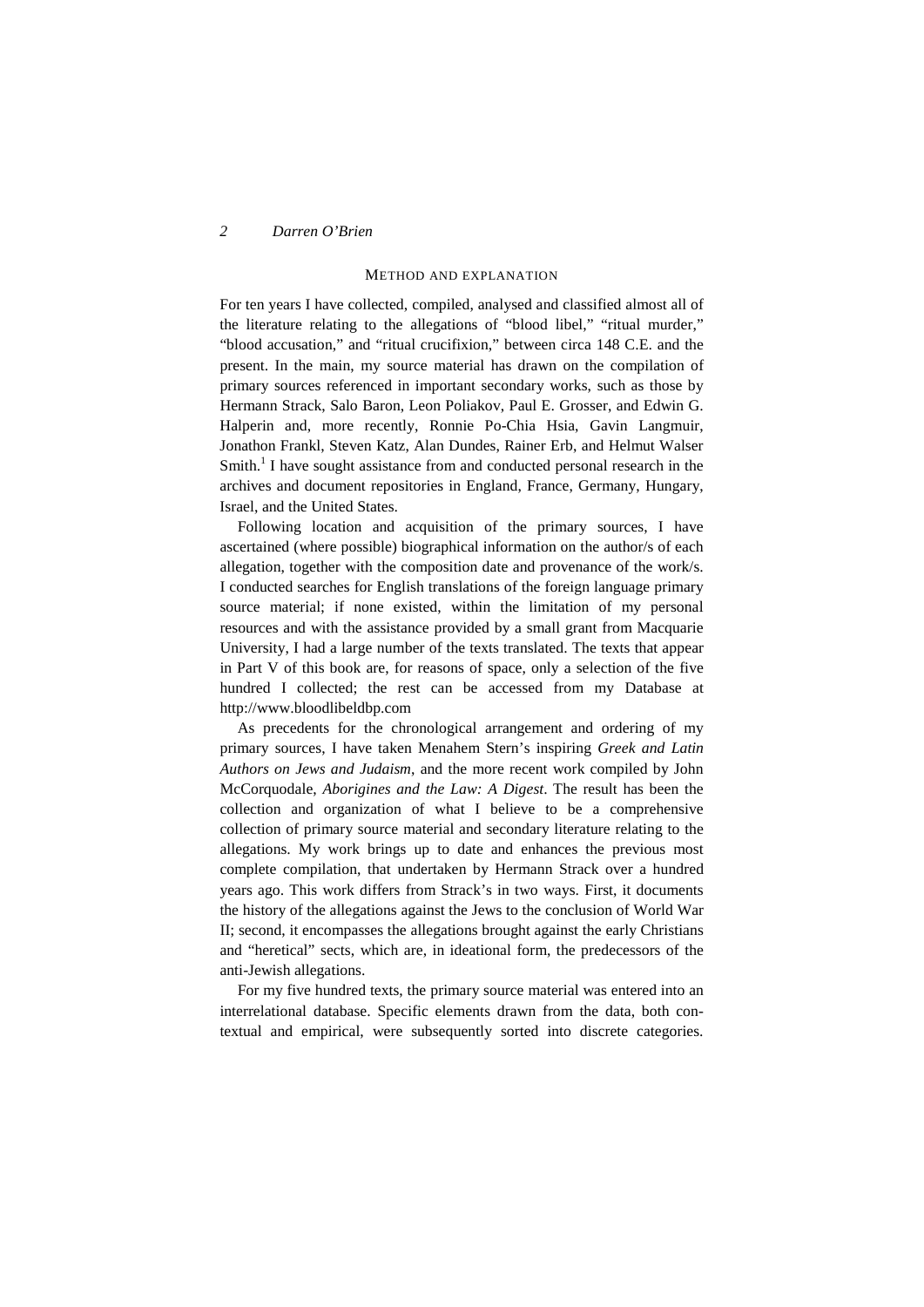These were determined by the questions I asked of the evidence. For example, the author's provenance, the date of the composition of the text, the alleged age of the victim at death, the alleged killing location, the alleged date of death, and so on. I then compared and analysed the data and was able to identify trends in the material and subsequently the allegations. The analysis of these trends constitutes the substance of this book.

I make no claim that the five hundred texts in my Database exhaust the possible sources. Some material, due to age, condition, loss, or size, has remained tantalizingly out of my grasp. In such cases, I have referenced the source only. In some instances the source material is presented here in the original language without translation. Most importantly, the unequal "quality" of the primary source material available—a problem inherent in any empirical historical examination, but here perhaps more crucially sowarrants particular note by the reader. Many of the references to the very first allegations in the medieval period, albeit derived from medieval histories and chronicles, are fragmentary and scattered. Such issues have led Ronnie Pochia Hsia to state that:

Sources…before the mid-fifteenth century are few and unreliable; the chronicles that recorded these cases are generally inaccurate, uncritical, and deeply biased as historical sources. Often only a few lines of information describe a purported ritual murder. The medieval chronicles depict a scenario far removed from the actual historical reality; beyond naming the alleged victims, perpetrators, motives for killing, dates, places, and punishments, they provide insufficient context for the analysis and interpretation of these persecutions. Beginning with the second half of the fifteenth century documentation becomes more abundant.<sup>2</sup>

Many of these concerns are legitimate. Some allegations are only known to us or supported by the evidence provided in medieval Hebrew poems, laments, or lists of those murdered following the raising of an allegation. In the modern period (eighteenth to twentieth centuries) a different form of "veracity problem" emerges. Many allegations are known primarily through newspaper reports, virtually impossible to verify from any other source. Lastly, and most significantly, many other allegations have simply been "listed" in anonymous antisemitic compendiums, which purport to document the "truth" of the allegations.<sup>3</sup>

Despite gaps and incomplete case studies, the Database attempts to reference and attribute in chronological order, according to authorship, all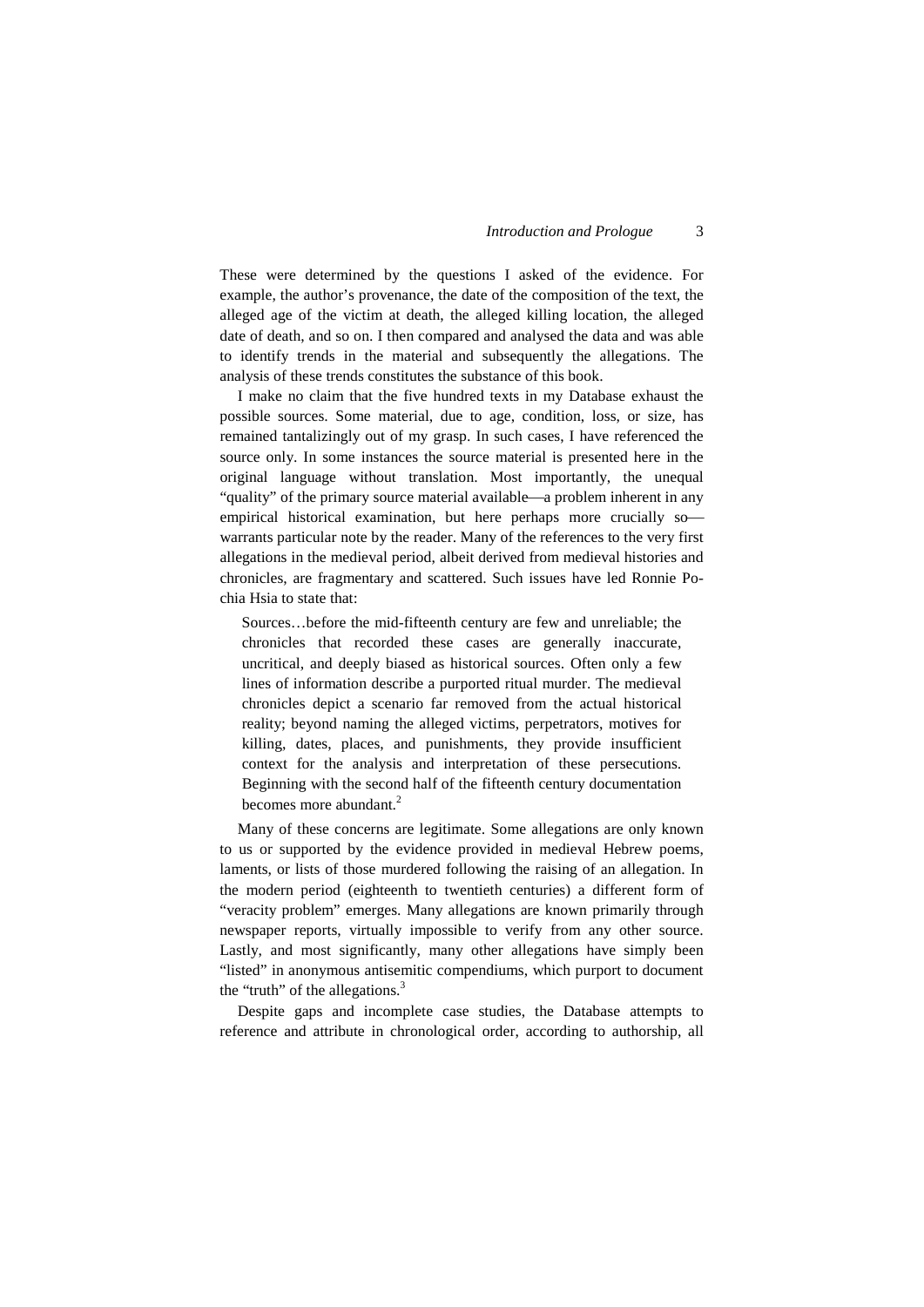### *4 Darren O'Brien*

allegations to 1945. I have been able to discover previously "specified" allegation locations-towns, cities or villages, and dates-where no allegation can be found in any primary source. Through the referencing and attribution, the reader can recognize instantly the originating source of a particular allegation and/or the documentary account of that allegation. Identification of actual error/s, or probable errors in present sources, and antisemitic obfuscation of allegations can be detected. The ramifications of this approach are considerable and I discuss these in Chapter 4.

There is a need to address briefly the issues raised by R. Po-chia Hsia. Although many of the sources for the early medieval period are, as he rightly points out, unreliable, biased, uncritical and scanty, they are, quite simply, all we have to go on. It is possible to discern socio-historical trends that are interwoven through the elements he enumerates: the alleged victims, perpetrators, motives, and so on. As notable as Po-chia Hsia's work is on examining the blood libel allegations in the late medieval period, it can be seen that by the second half of the fifteenth century, the blood libel allegation had long crystallized into an established anti-Jewish stereotype, one widely known in most of Europe. The origins and formative stage of this particular variation of anti-Jewish allegation had ended. Only mutation would follow. If we wish to explore and unravel the origins and early development of the allegations, there is no alternative but to examine the "unreliable" sources dating from the twelfth to fourteenth centuries.

The time span encompassed within this work (c. 148 C.E.–1945) is vast for any specific study. The literature is voluminous. Such volume demands a number of limitations. First, I focus on the empirical elements, their ideation and trends. Second, my level of detail is not evenly distributed across the work. My aim is to magnify the use of the allegations, examining not only how they have survived but how they have been exploited to the present. I will not be delving deeply into those periods or allegations that have been previously studied by others in close detail. These allegations include, but are not limited to, the Lincoln allegation of 1255, the Damascus allegation of 1840, the Koenitz allegation of 1900, the Waldkirch allegation of 1504, the Trent allegation of 1475, the Endingen allegation of 1470, and the Regensburg allegations of 1470–76. In many of these instances, a summation largely derived from work already undertaken together with my classification, has been inserted into the selections in Part V. There is little to gain by reduplicating these studies when so much more remains to be undertaken.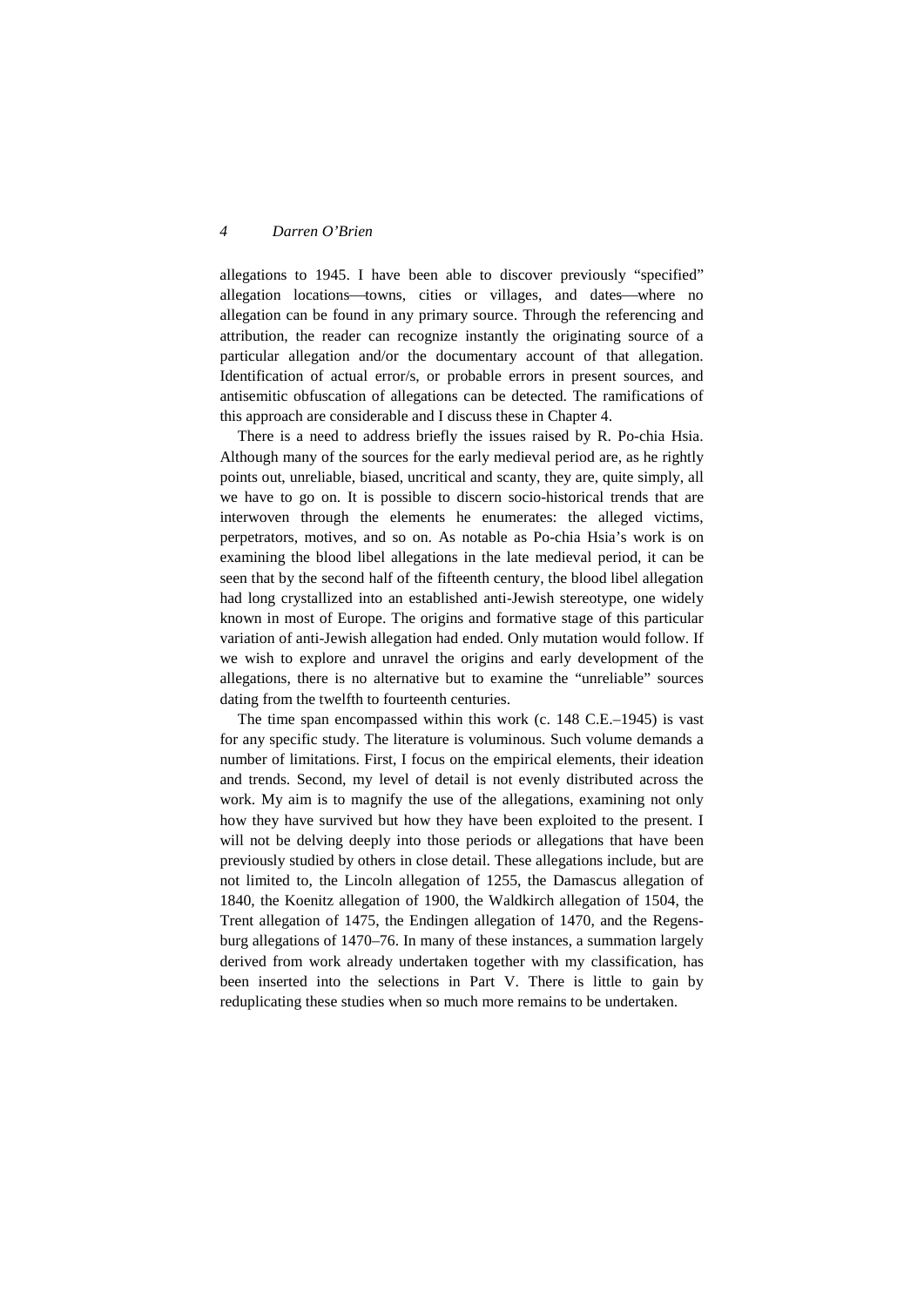Accordingly, one of the foci of the book will be two chapters on the Nazi period—one concentrating on the "popular" exploitation of the allegations made by the publisher and writers of the Nazi newspaper *Der Stürmer* between 1923 and 1945; and the other on the "pseudo-academic" use of the allegation and its role in Nazi genocidal policy. Themes and elements originating in the twelfth and thirteenth centuries will be seen to resonate in the twentieth century. Last, if I omit extenuating historical factors or secondary arguments that may hinge on, but not affect, the outcome of the course of my arguments, it is in an attempt to retain control of the size of the work.

### PROLOGUE

In 1879, the German political agitator Wilhelm Marr introduced a new word into the historical vocabulary of Jew hatred: antisemitism. Not more than three years later, in 1882, another term, *Ritualmord* (ritual murder), was coined. Géza von Ónody, a self-proclaimed antisemitic Member of the Hungarian Diet, used the adjective-noun combination—ritueller Mord, *rituellen Mordes*—in his writing, in an attempt to define an alleged historical Jewish practice.<sup>4</sup> Jews habitually murdered non-Jews, Ónody argued, in order to obtain non-Jewish blood for consumption. The most recent example, Ónody argued, followed the murder of a young woman whose body was recovered from the river below the Hungarian town of Tiszaeszlár. Similar accusations had been levelled against the early Christians of the second century, "heretical" Christians of the eighth century, and witches in the Middle Ages. In the long history of anti-Jewish persecution too, this was not the first time such an accusation had been raised. Indeed, Ónody used alleged historical precedent in support of his newly coined terminology. The accusation that Jews from time to time kidnap and murder Christians, usually children, to obtain their blood for use in making the unleavened bread (matzot) during the Passover festival has always been viewed as a defamation. Hence the term for this body of calumnies—"blood libel." The very word libel implies that the accusation is false, malicious and intended to be injurious. With the introduction of the term *Ritualmord* (ritual murder), however, the entire balance of this phenomenon changed: no longer a false accusation, *Ritualmord* carries the explicit meaning that the accusation is true and, furthermore, ritualized, patterned and institutionalized as part of Jewish religious tradition or custom. The hearer and reader of the term are left with a much stronger sense of verity, an aura of 'scientific fact' rather than merely a